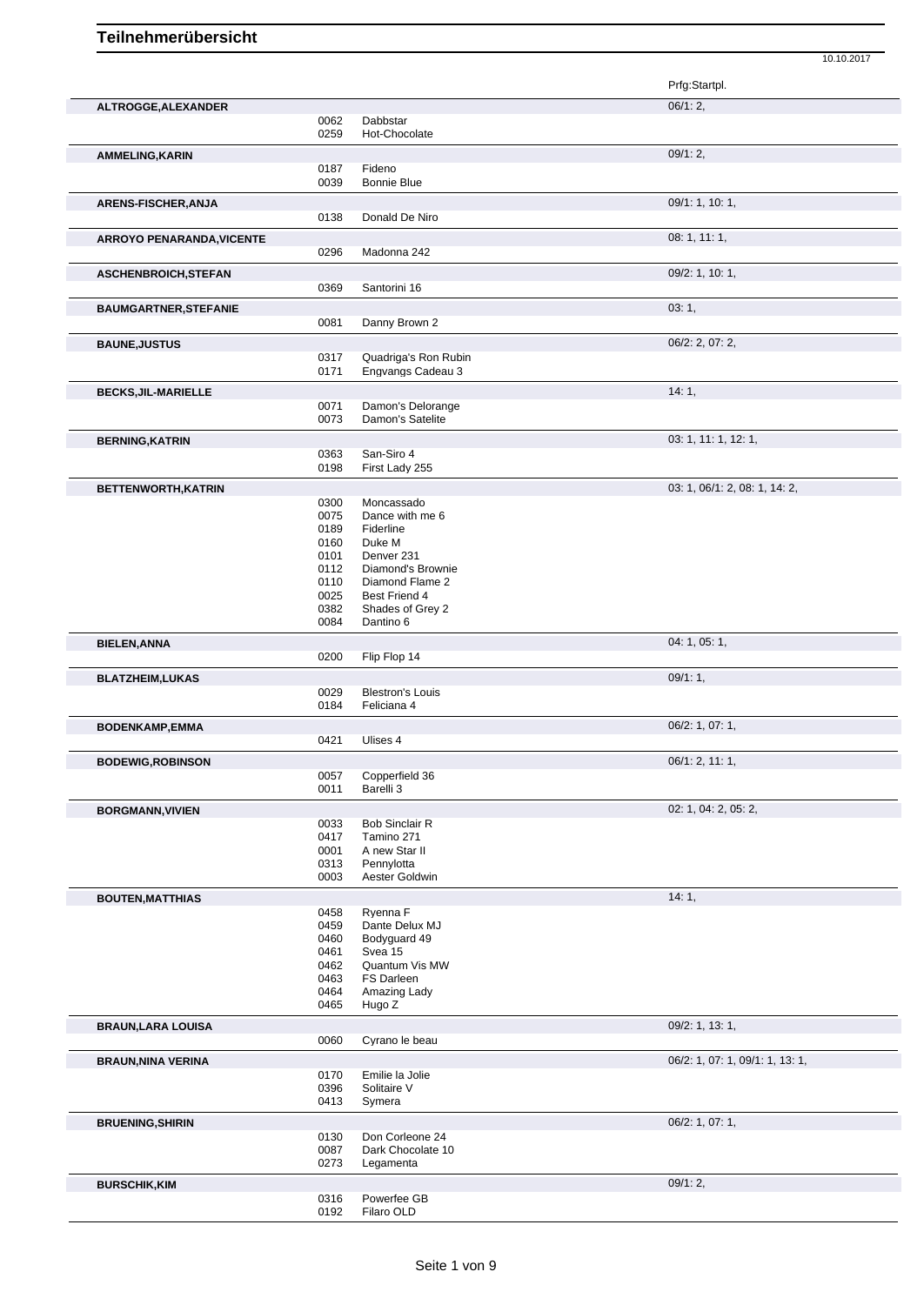Prfg:Startpl. **BUSCH-KUFFNER,ANTONIA** 02: 1, 04: 2, 05: 2, 0332 Reitland's Obama<br>0302 Nike's Newcomer Nike's Newcomer **DANNINGER,MAGDALENA** 06/2: 1, 10: 1, 0321 Queeny 44 **DEGENER, CARLA MARIE** 0268 Lajunen 0268 Lajunen 0268 Det al. 2, 05: 2, 06/2: 1, 0268 Lajunen<br>0418 Top Gisr 0418 Top Gismo<br>0428 Vom Feinst Vom Feinsten G **DEICHEN,KAJA** 09/1: 1, 10: 1, 0012 Bärenstark **DEITERS, MARIE-SOPHIE** 0343 Romberg 3 06/1: 1, 0343 Romberg 3 Romberg 3 **DESSAUER,CHIARA VON** 06/2: 1, 07: 1, Whisper 160 **DOERN,CLAUDIA** 09/2: 1, 10: 1, 09/2: 1, 10: 1, 09/2: 1, 10: 1, 09/2: 1, 10: 1, 09/2: 1, 10: 1, 09/2: 1, 10: 1, Dragon Dancer **DOMINGUEZ BERNAL,MANUEL** 02: 1, 03: 1, 06/1: 1, 0208 Fort Knoxx 0409 Sunshine 688<br>0271 Langley 4 0271 Langley 4<br>0367 Santa Mar Santa Maria 42 0231 Fürstenfee 5 0176 Fairmont 14 **DORNHOEFER, VANESSA** 11: 1, 12: 1, 13: 1, 0002 Adriano 228 **DUPREE,SOPHIE** 06/2: 2, 07: 2, 0381 Setup OLD **DUVENECK,SARAH** 06/2: 1,<br>06/2: 1,<br>0224 Fürst Fun Fürst Fun 0284 Lord Leo E<br>0058 Cracker Ja 0058 Cracker Jack E<br>0282 London Boy 3 0282 London Boy 3<br>0108 Diamond Boy Diamond Boy 11 **DYHR,CORNELIA** 08: 1, 09/2: 1, 11: 1, 14: 1, 16: 1, 17: 1, 18: 1, 0278 Lionel 45<br>0365 Sancey-1 Sancey- le-long **EIGEN, PAULINE** 04: 1, 05: 1, 05: 1, 05: 1, 05: 1, 05: 1, 05: 1, 05: 1, 05: 1, 05: 1, 05: 1, 05: 1, 05: 1, 05: 1, 0150 Dornik's Donovan<br>0442 Zico 15 Zico 15 **ERNST,HELENA** 06/2: 1, 0346 Rose Magic 2 0350 Rotruschel's **ERNST,TANJA** 09/2: 1, 10: 1, 0350 Rotruschel's **ESCHENHORST,KATRIN** 06/1: 2, 11: 1, 0224 Fürst Fun 0284 Lord Leo E 0058 Cracker Jack E<br>0282 London Boy 3 0282 London Boy 3<br>0108 Diamond Boy Diamond Boy 11 **EXERIEDE, SWANTJE** 14: 1, 0251 Hidalgo 90 Hidalgo 90 **FACKLAM,ZINA** 06/1: 1, 08: 1, 11: 2, 17: 1, 08: 1, 11: 2, 17: 1, 06/1: 1, 08: 1, 11: 2, 17: 1, 0394 Soliere<br>0158 Duca d 0158 Duca di Maggio<br>0166 Duty Free 21 0166 Duty Free 21<br>0435 Wilfried 16 0435 Wilfried 16<br>0222 Fürst Diam 0222 Fürst Diamond 3<br>0099 Delicia Luna 0099 Delicia Luna<br>0163 Duke Royal 0163 Duke Royal<br>0228 Fürst Schuft Fürst Schufro 0190 Fiderprinz 2<br>0270 Lando 351 Lando 351 0378 Sephora S 0018 Be Perfect 0014 Baron Rouge 0027 Beyond 0030 Bliss 8<br>0441 Zar Pet

10.10.2017

0441 Zar Peter 3<br>0092 Davranches Davranches 0049 Candream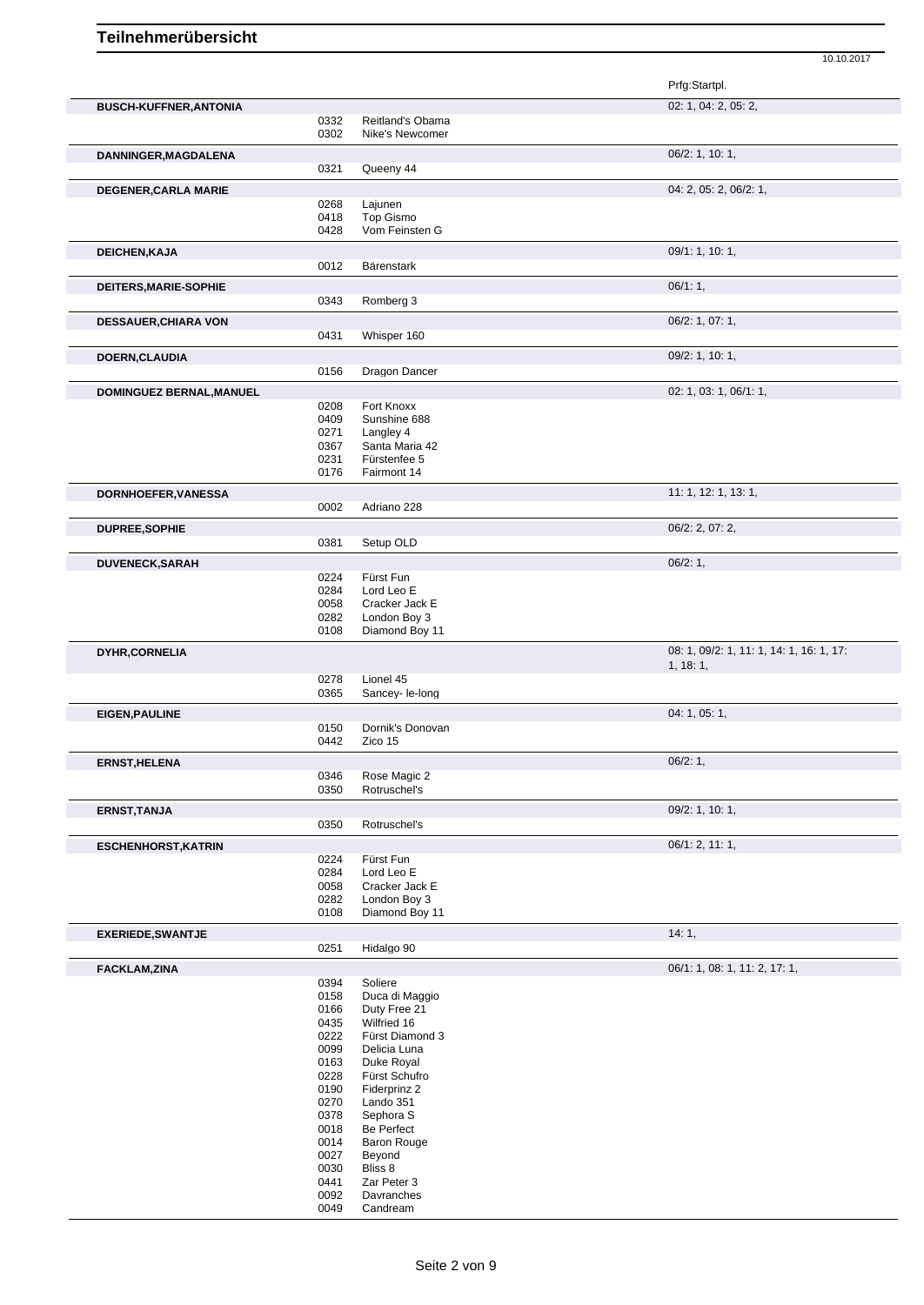Prfg:Startpl. **FASS,ANNA-LENA** 06/2: 1, 0456 Her Charming Boy **FELDHAUS,ANNIKA** 06/1: 1, 08: 1, 11: 2, 0386 Simply Virtual<br>0228 Fürst Schufro 0228 Fürst Schufro<br>0027 Beyond **Beyond FELDT, JOHANNA** 08: 1, 11: 1, 0010 Aurora 48 Aurora 48 **FETZER, OLAF** 02: 1, 0403 Stardust -S **FEY,EVA-MARIA** 14: 1, 16: 1, 0128 Don 535 **FINKEN, HOLGA** 08: 1, 11: 1, 0134 Don Frederic 3<br>0116 Die Fürstin 4 Die Fürstin 4 **FISCHER,LUKAS** 01: 1, 02: 1, 03: 2, 08: 2, 11: 2, 08: 2, 11: 2, 08: 2, 11: 2, 08: 2, 11: 2, 09: 2, 08: 2, 11: 2, 0352 Royal Doruto OLD<br>0326 Raffinesse OLD 0326 Raffinesse OLD<br>0173 Faballina 0173 Faballina<br>0339 Rock for I 0339 Rock for Me 3<br>0024 Bergolio OLD Bergolio OLD 0215 Freeze Frame 0094 Deep Impact 4 **FREESE,ISABEL** 17: 1, 18: 1, 0422 UllrichEquine's St. Emilion 0040 Bordeaux 28 **FRERICHS, SILKE** 04: 1, 05: 1, 0047 Bushido 5 **FUNKE,SOPHIA** 09/2: 1, 14: 1, 0289 Lousiana K<br>0111 Diamond Re Diamond Rex 2 **GELBKE,MARIE** 0294 Luzifer PK 0294 Luzifer PK **Luzifer PK** GRUNWALD, NANE **CRUNWALD, NANE** 0395 Solitaire 89 Solitaire 89 Solitaire 89 COMENTAGES 1, 07: 1, 09/1: 1, 13: 1, 0395 Solitaire 89<br>0406 Sülberg Sülberg **HAAG MOLKENTELLER,SABINE CONSUMING THE CONSUMING THE CONSUMING THE CONSUMING THE CONSUMING THE CONSUMING THE CONSUMING THE CONSUMING THE CONSUMING THE CONSUMING THE CONSUMING THE CONSUMING THE CONSUMING THE CONSUMING TH** 0095 Defakto<br>0434 Wildkirs 0434 Wildkirsche Number One<br>0312 Painted Brown 4 Painted Brown 4 **HAMBERGER, LEIF** 01: 1, 02: 2, 06/1: 1, 08: 1, 11: 1, 08: 1, 11: 1, 08: 1, 11: 1, 08: 1, 11: 1, 08: 1, 11: 1, 0448 Darco von Nymphenburg<br>0449 Nymphenburgs Sympathi 0449 Nymphenburgs Sympathicus<br>0450 Nymphenburgs Royal Side Nymphenburgs Royal Side **HAMMANN,CHRISTINA** 02: 1, 03: 1, 06/1: 1, 0255 High Point 2<br>0126 Dolby Surrou 0126 Dolby Surround 6<br>0383 She's Nice She's Nice 0231 Fürstenfee 5 0140 Donizetti 45 0153 Doutano **HAMMANN,JANNA JIL** 06/2: 1, 0333 Rendezvous 86 **HANNOEVER, IRIS** 0314 Petite etoile OLD 01: 1, 02: 1, 08: 1, 0314 Petite etoile OLD<br>0211 Four Roses 8 Four Roses 8 **HANSEN,INSA** 08: 1, 11: 1, 14: 1, 17: 1, 0064 Dai Jin 2<br>0104 Der Desig 0104 Der Designer<br>0386 Simply Virtual 0386 Simply Virtual<br>0113 Diamond's Div 0113 Diamond's Diva 2<br>0119 Diodorus 0119 Diodorus<br>0321 Queeny 4 0321 Queeny 44<br>0437 Wish Wonc 0437 Wish Wonders<br>0283 Lord Fantastic 0283 Lord Fantastic<br>0288 Loro Piano 0288 Loro Piano<br>0252 High Five 7 0252 High Five 7<br>0358 Sa Coeur Sa Coeur

10.10.2017

0166 Duty Free 21<br>0286 Lord Lytteltor 0286 Lord Lyttelton<br>0032 Bluetooth

**Bluetooth** 

- 0115 Diamontinus
- 0258 Hot Hit 3
- 0432 Whitley 2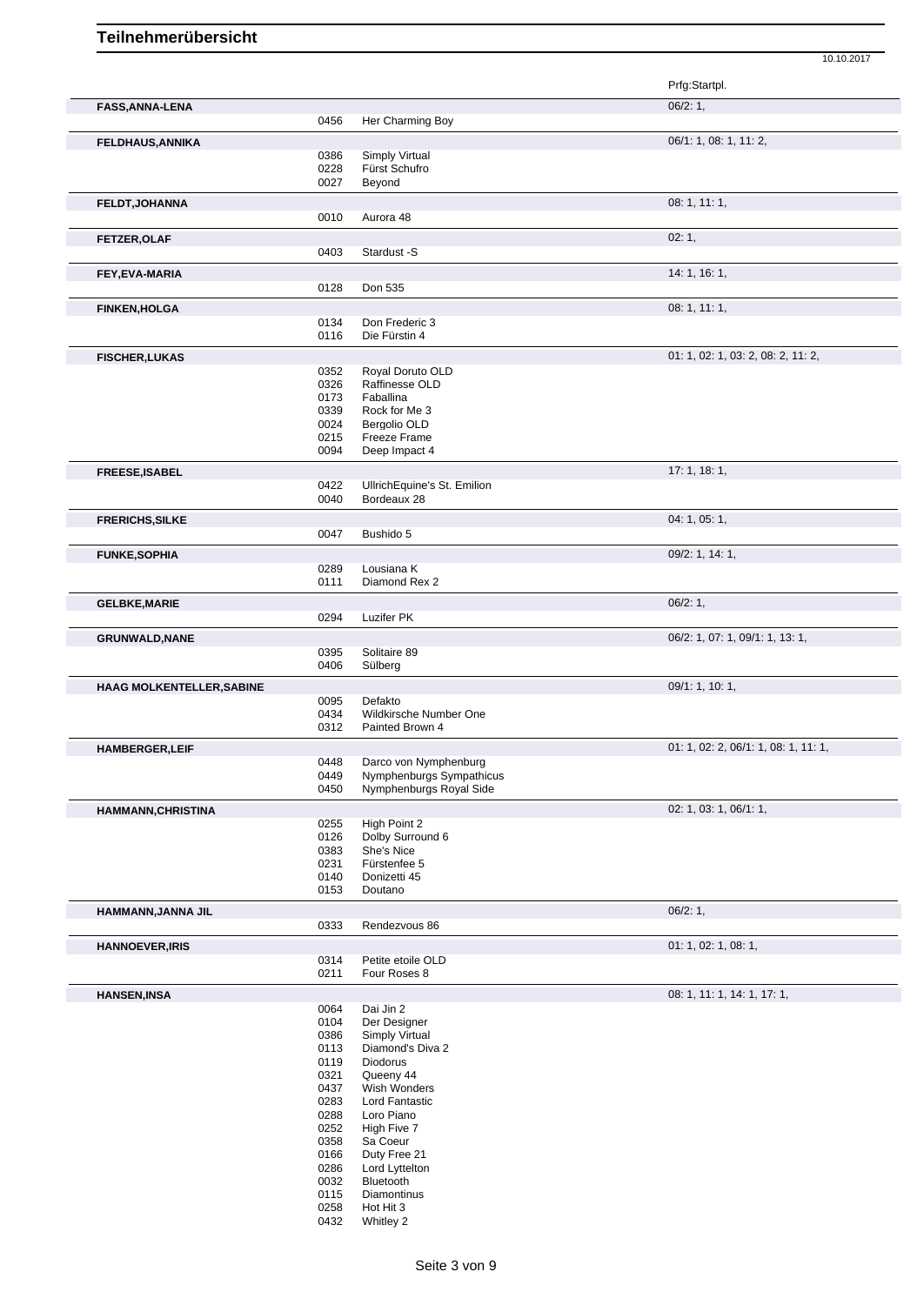10.10.2017

|                                  |              |                                           | Prfg:Startpl.                        |
|----------------------------------|--------------|-------------------------------------------|--------------------------------------|
| HARTMANN, JELSKE                 |              |                                           | 04: 2, 05: 2,                        |
|                                  | 0174         | Fabo San WE                               |                                      |
|                                  | 0427         | Vincent 164                               |                                      |
|                                  | 0196         | Finley 91                                 |                                      |
|                                  | 0212         | Foxtrott 48                               |                                      |
|                                  | 0048         | Calupina                                  |                                      |
| <b>HEEK, KIRSTEN</b>             |              |                                           | 02:1,                                |
|                                  | 0376         | Seerose 38                                |                                      |
|                                  | 0433         | Wilco Blue                                |                                      |
|                                  | 0019         | Bella Blue 2                              |                                      |
|                                  | 0096         | Definitely                                |                                      |
| <b>HEISE, ANTONIA</b>            |              |                                           | 09/2: 1,                             |
|                                  | 0425         | Verlasco                                  |                                      |
| <b>HENDRICKS, FELICITAS</b>      |              |                                           | 09/2: 1, 10: 1, 11: 1, 12: 1, 13: 1, |
|                                  | 0175         | Faible-As                                 |                                      |
|                                  |              |                                           |                                      |
| <b>HENNING, CHRISTINA</b>        |              |                                           | 14: 1, 16: 1,                        |
|                                  | 0414         | Syriana 6                                 |                                      |
| <b>HEYEN, ALEXANDRA</b>          |              |                                           | 09/1: 1, 13: 1,                      |
|                                  | 0345         | Ronjon                                    |                                      |
| <b>HINRICHS, HILKE</b>           |              |                                           | 14: 1, 16: 1,                        |
|                                  | 0149         | Dorian 313                                |                                      |
| HOLKENBRINK, SOPHIE              |              |                                           | 14: 1, 16: 1,                        |
|                                  | 0340         | Rock Forever NRW                          |                                      |
|                                  |              |                                           |                                      |
| <b>HOLTMANN, GRETA</b>           |              |                                           | 06/2: 1, 07: 1,                      |
|                                  | 0303         | Norlunds Cartoon                          |                                      |
| <b>HORSTMANN, ANNE</b>           |              |                                           | 03: 1, 08: 1,                        |
|                                  | 0320         | Quasar de Charry                          |                                      |
|                                  | 0285         | Lord Liberty - H                          |                                      |
|                                  | 0013         | Barneby-H                                 |                                      |
| HORSTMANN, REBECCA               |              |                                           | 08: 1, 09/2: 1,                      |
|                                  | 0216         | Friend of mine 2                          |                                      |
|                                  |              |                                           | 06/2: 1, 07: 1,                      |
| <b>HUGH SMITH, ROSE</b>          | 0165         | Dutch Discovery                           |                                      |
|                                  |              |                                           |                                      |
| <b>JOHANSSON, JENNY</b>          |              |                                           | 02: 1, 06/1: 1, 08: 1,               |
|                                  | 0043<br>0031 | Brisbane 11<br><b>Blue Hors Dreamline</b> |                                      |
|                                  |              |                                           |                                      |
| <b>JOHANSSON, JESSIE</b>         |              |                                           | 02: 1, 03: 1, 06/2: 2,               |
|                                  | 0342         | Rohvienna                                 |                                      |
|                                  | 0178<br>0419 | Fascination 13<br>Tout le Monde 2         |                                      |
|                                  |              |                                           |                                      |
| <b>KAEMPER-MEYER DR., SVENJA</b> |              |                                           | 11: 1, 12: 1, 17: 1, 18: 1,          |
|                                  | 0328         | Rania M                                   |                                      |
|                                  | 0429         | Walino 22                                 |                                      |
|                                  | 0331         | Reatino M                                 |                                      |
|                                  | 0020         | Bella Colorata M                          |                                      |
|                                  | 0344<br>0399 | Ronika W<br>Soraya M                      |                                      |
|                                  | 0337         | Rhythm Divine M                           |                                      |
|                                  | 0028         | Bien sur M                                |                                      |
|                                  | 0123         | Diwali M                                  |                                      |
|                                  | 0410         | Surabaya M                                |                                      |
|                                  | 0017         | Be my Sunshine M                          |                                      |
|                                  | 0005         | Amanyara M                                |                                      |
| <b>KASSELMANN, BIANCA</b>        |              |                                           | 17:2,                                |
|                                  | 0281         | Lollipop 126                              |                                      |
|                                  | 0098         | Delatio                                   |                                      |
|                                  | 0172         | Escada 197                                |                                      |
|                                  | 0437         | Wish Wonders                              |                                      |
|                                  | 0277         | <b>Limited Edition 27</b>                 |                                      |
|                                  | 0132         | Don Enrico v.B.                           |                                      |
|                                  | 0257         | Hot Dance                                 |                                      |
|                                  | 0288<br>0145 | Loro Piano<br>Dono di Maggio              |                                      |
|                                  | 0432         | Whitley 2                                 |                                      |
|                                  | 0161         | Duke of Britain                           |                                      |
|                                  |              |                                           |                                      |
| <b>KERN, ALEXANDER</b>           | 0269         | Lakross 2                                 | 09/2: 1, 10: 1,                      |
|                                  |              |                                           |                                      |
| <b>KESSING, MAIKE</b>            |              |                                           | 01: 1, 02: 1, 03: 1,                 |
|                                  | 0194         | Filiola 3                                 |                                      |
|                                  | 0274         | Leisure                                   |                                      |
| <b>KLIMKE, MICHAEL</b>           |              |                                           | 08: 1, 11: 2, 17: 2,                 |
|                                  | 0351         | Royal Dancer 33                           |                                      |
|                                  | 0124         | Djamba Djokiba                            |                                      |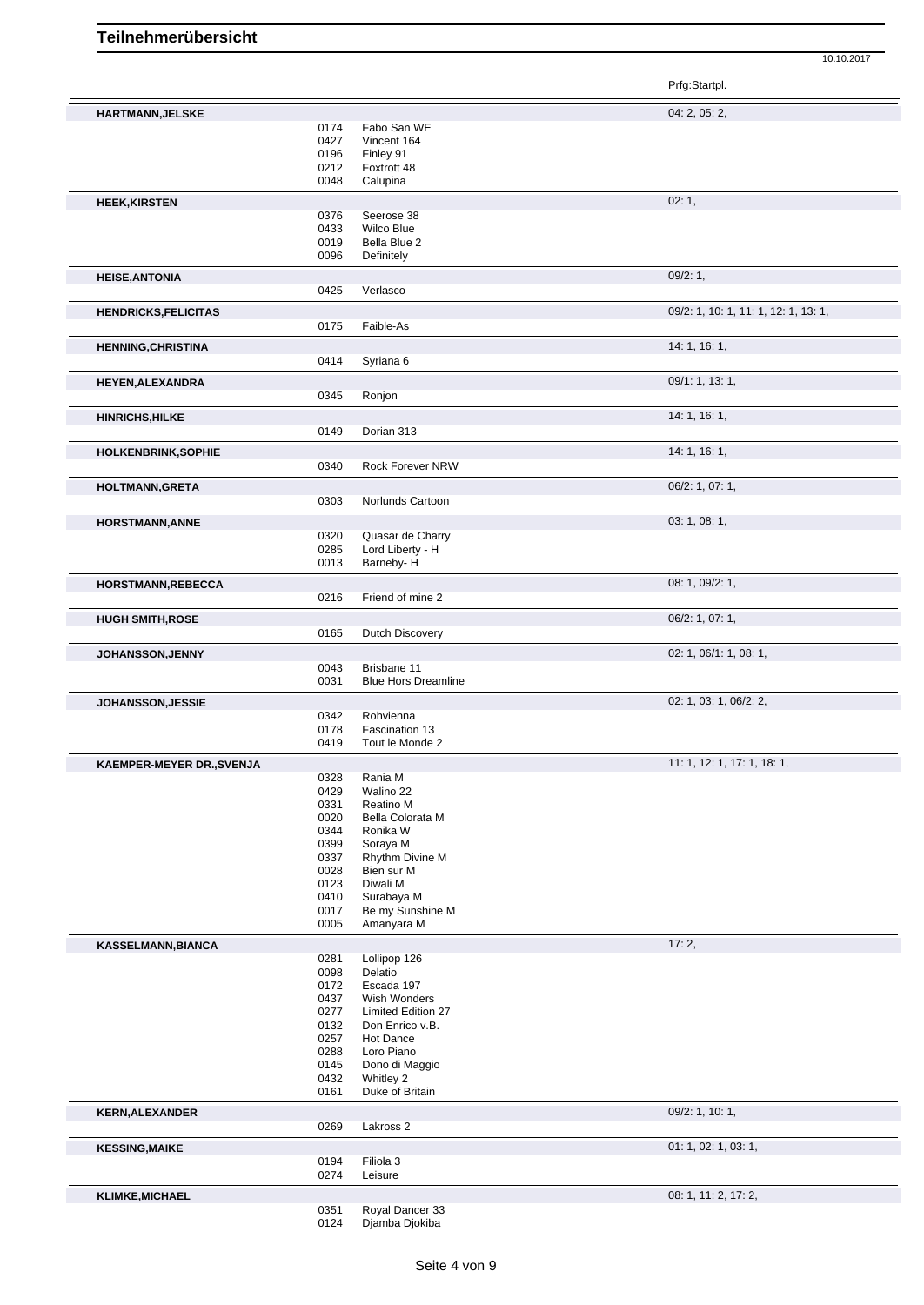10.10.2017

|                                  |              |                                    | Prfg:Startpl.                                          |
|----------------------------------|--------------|------------------------------------|--------------------------------------------------------|
|                                  | 0275         | Lemony's Nicket                    |                                                        |
|                                  | 0241         | Harmony's Diabolo                  |                                                        |
| <b>KLUEMPER, SINAH</b>           | 0356         | Rudolph 17                         | 14:1,                                                  |
| <b>KOCH,LEONIE</b>               |              |                                    | 04: 1, 05: 2,                                          |
|                                  | 0309         | Ombre 14                           |                                                        |
| <b>KOENING, JANA</b>             |              |                                    | 09/1: 1, 10: 1,                                        |
|                                  | 0330         | Reality Dream 8                    |                                                        |
|                                  | 0065         | Daily Delight 7                    |                                                        |
| <b>KONGPUN, SUPASIN</b>          | 0199         | Flint 82                           | $06/2$ : 1, 11: 1,                                     |
| <b>KRIEG, JESSICA</b>            |              |                                    | 06/2: 1, 09/2: 2, 11: 1, 12: 1, 13: 2, 14:<br>1, 16:1, |
|                                  | 0335         | <b>Revers Side</b>                 |                                                        |
|                                  | 0401         | Special Edition 8                  |                                                        |
|                                  | 0380         | Sergio Leone 6                     |                                                        |
| <b>KRUEGER-DEGENER, ANNE</b>     |              |                                    | 04: 1, 05: 1,                                          |
|                                  | 0232         | Fürstenkind 2                      |                                                        |
| <b>LAGE, NINA ZUR</b>            |              |                                    | 01: 1, 03: 1,                                          |
|                                  | 0022         | <b>Bellice</b>                     |                                                        |
|                                  | 0290         | Love Parade 16                     |                                                        |
| LAHR, ISABELLA                   |              |                                    | 07: 1, 08: 1, 09/2: 1, 10: 1, 13: 1,                   |
|                                  | 0227         | Fürst Phantasy                     |                                                        |
| LANGEHANENBERG, HELEN            |              |                                    | 06/1: 2, 08: 1, 17: 1,                                 |
|                                  | 0475         | Annabelle 110                      |                                                        |
|                                  | 0476<br>0477 | <b>Bubble Bash</b><br>Fürst Winter |                                                        |
|                                  | 0478         | Frank Sinatra 7                    |                                                        |
| LANGENBERG-SCHMEDT, SANDRA       |              |                                    | 04: 2, 05: 2,                                          |
|                                  | 0151         | Double Blue                        |                                                        |
|                                  | 0089         | Dauneline SLS                      |                                                        |
| LAUDERBACH, ANNE                 |              |                                    | 01: 1, 02: 1, 06/1: 1,                                 |
|                                  | 0188         | Fiderbach OLD                      |                                                        |
|                                  | 0191         | Fidibus L                          |                                                        |
| <b>LESSNIG, DAVID</b>            |              |                                    | 11:1, 12:1,                                            |
|                                  | 0291         | Ludwig K                           |                                                        |
|                                  | 0120         | Dior 150                           |                                                        |
|                                  | 0007<br>0318 | Amonitas<br>Quantum 13             |                                                        |
|                                  |              |                                    |                                                        |
| LIGUS, LARS                      | 0166         | Duty Free 21                       | 02: 1, 03: 1, 06/2: 2,                                 |
|                                  | 0231         | Fürstenfee 5                       |                                                        |
|                                  | 0146         | Dontander                          |                                                        |
|                                  | 0016         | Be Classik                         |                                                        |
|                                  | 0182         | Feine Schufro                      |                                                        |
| LINGEMANN, JULIA                 |              |                                    | 06/2: 1, 07: 1,                                        |
|                                  | 0370<br>0423 | Sanvino<br>Valido's Touch          |                                                        |
|                                  | 0234         | Geraldine von Apponyi              |                                                        |
| LUEBSEN, ZOE                     |              |                                    | 04: 2, 05: 2,                                          |
|                                  | 0021         | Bella Luna 9                       |                                                        |
|                                  | 0059         | Crown Cocolino                     |                                                        |
|                                  | 0051         | Catonera B                         |                                                        |
|                                  | 0262         | Immenmoor New Magic                |                                                        |
| <b>MATTALIANO, DANIA</b>         |              |                                    | 06/1:1,                                                |
|                                  | 0451         | Take it easy 24                    |                                                        |
| <b>MERTENS, LEA</b>              |              |                                    | 01: 1, 06/1: 2, 09/2: 1,                               |
|                                  | 0407         | Sunflower G<br>San Lucia G         |                                                        |
|                                  | 0362<br>0393 | Snake River G                      |                                                        |
|                                  |              |                                    | 01: 1, 14: 1,                                          |
| <b>MERVELDT, PATRICIA V. VON</b> | 0220         | Füchtels Floriscount OLD           |                                                        |
|                                  | 0253         | High Heels 4                       |                                                        |
| MIELESZKO-VEKENS, JILL JESSIC    |              |                                    | 08: 1, 17: 1,                                          |
|                                  | 0353         | Royal Mirage 2                     |                                                        |
|                                  | 0183         | Feivel in Love                     |                                                        |
|                                  | 0324         | Quimaximus                         |                                                        |
| <b>MINDEN, MARIE SOFIE VON</b>   |              |                                    | 06/2: 1, 07: 1,                                        |
|                                  | 0397         | Solitär 37                         |                                                        |
|                                  | 0297         | Marco Star                         |                                                        |
| MUELLER-KERSTEN, ANDREA          |              |                                    | 01:1,08:1,                                             |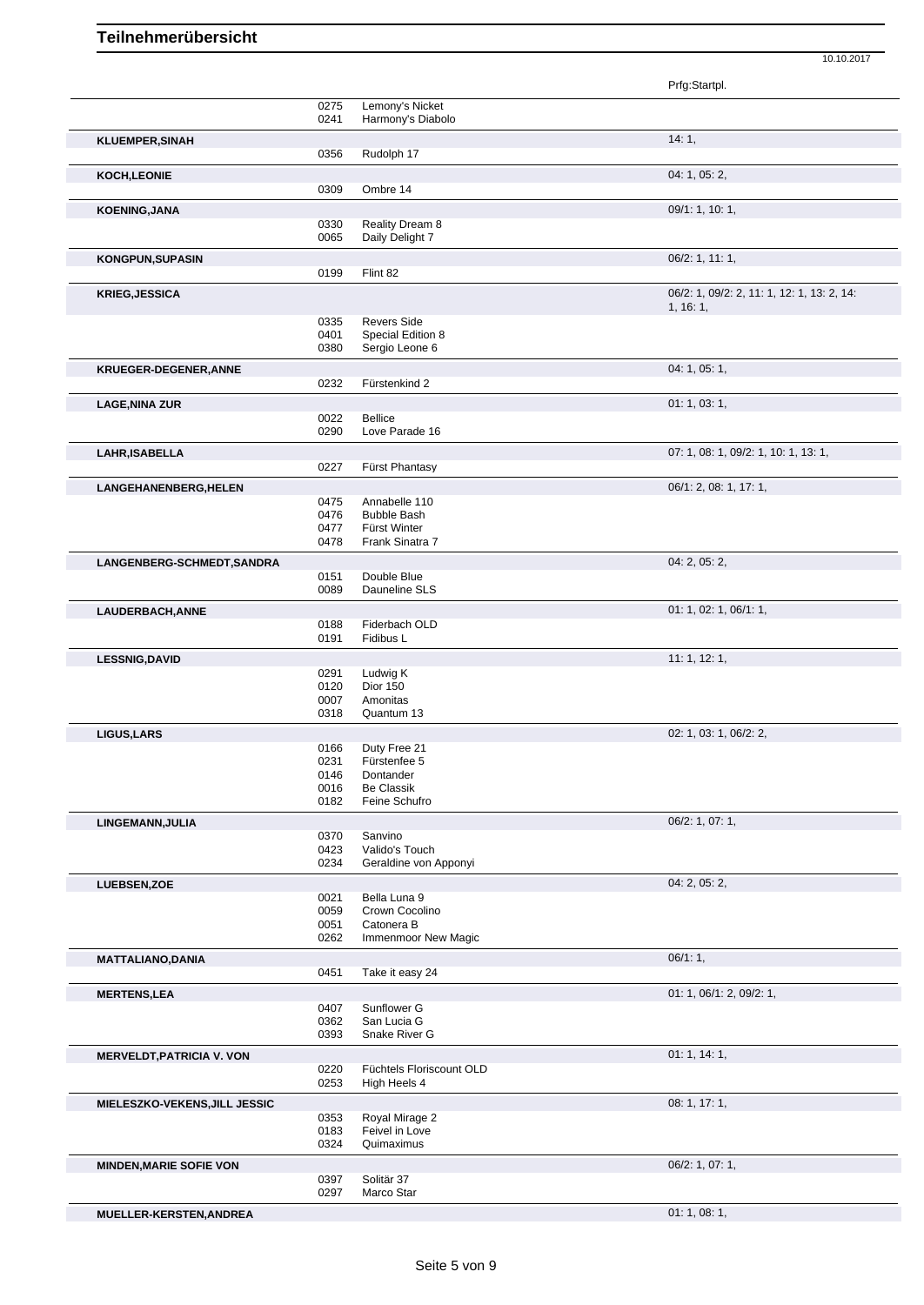10.10.2017

|  |  | Prfa:Startpl |  |
|--|--|--------------|--|
|  |  |              |  |
|  |  |              |  |

|                            |      |                              | Prfg:Startpl.                                         |
|----------------------------|------|------------------------------|-------------------------------------------------------|
|                            | 0100 | Denver 207                   |                                                       |
|                            | 0144 | Donnerlittchen M             |                                                       |
| NIEBERG, CHRISTINE         |      |                              | 01: 2, 06/1: 1,                                       |
|                            | 0325 | Quirina 21                   |                                                       |
|                            | 0440 | Zamana                       |                                                       |
|                            | 0097 | Delaquarie                   |                                                       |
|                            | 0359 | Safira 63                    |                                                       |
| NIEDERDORF, IDA LUISE      |      |                              | 06/2: 1, 07: 1,                                       |
|                            | 0157 | Dressman 50                  |                                                       |
| NIKLOVA, EVA               |      |                              | 02: 1, 03: 1, 06/1: 2, 11: 1, 14: 1,                  |
|                            | 0158 | Duca di Maggio               |                                                       |
|                            | 0311 | Otto's Welthit               |                                                       |
|                            | 0252 | High Five 7                  |                                                       |
|                            | 0374 | Schufro Gold                 |                                                       |
|                            | 0204 | Fly Rio                      |                                                       |
|                            | 0069 | Dallas 63                    |                                                       |
|                            | 0419 | Tout le Monde 2              |                                                       |
|                            | 0280 | Livius 154                   |                                                       |
| <b>NILSSON, MALIN</b>      |      |                              | 14: 2, 16: 1,                                         |
|                            | 0452 | Rubin Cartier 3              |                                                       |
|                            | 0453 | Don Michelin                 |                                                       |
|                            | 0454 | Floriano 60                  |                                                       |
|                            | 0455 | Chupa Chup A S               |                                                       |
| <b>NISSEN, FELICIA</b>     |      |                              | 04: 2, 05: 2,                                         |
|                            | 0217 | FS Daddy's Starlight         |                                                       |
|                            | 0237 | Golden Sunlight 5            |                                                       |
| <b>NOLTE, ANNA</b>         |      |                              | 02: 1, 03: 1, 11: 1, 12: 1, 14: 1, 15: 1,             |
|                            | 0181 | Feenzauber Iwest             |                                                       |
|                            | 0439 | <b>World Royal</b>           |                                                       |
|                            | 0238 | Gotcha-Utopia                |                                                       |
| OATLEY, LYNDAL             |      |                              | 08: 1, 14: 1,                                         |
|                            | 0122 | Diva 569                     |                                                       |
|                            | 0169 | Elvive                       |                                                       |
| PAX, ANNIKA                |      |                              | 09/1:1,                                               |
|                            | 0329 | Rascalina 7                  |                                                       |
| PETERKA, JOANA             |      |                              | 03: 1, 08: 2,                                         |
|                            | 0361 | Sambuca Tategoi              |                                                       |
|                            | 0389 | Sir Robinson                 |                                                       |
|                            | 0091 | Davidoff ter Kwincke         |                                                       |
| PEUKERT, RICARDA FRANZISKA |      |                              | 06/2: 1, 07: 1,                                       |
|                            | 0139 | Donington 5                  |                                                       |
|                            | 0236 | Golden Gate N                |                                                       |
| PHILLIPS, EILIS            |      |                              | 04: 1, 05: 1,                                         |
|                            | 0360 | Salt and Pepper 12           |                                                       |
|                            |      |                              | 06/1: 2, 09/1: 1, 10: 1,                              |
| PICKEL, KATHARINA          | 0221 | <b>Fulmer Feather Duster</b> |                                                       |
|                            | 0055 | Christopher 12               |                                                       |
|                            |      |                              | 06/1: 1, 11: 1,                                       |
| PIRES, ANA TERESA          | 0354 | Royal Princess 22            |                                                       |
|                            | 0254 | High Lane                    |                                                       |
|                            | 0271 | Langley 4                    |                                                       |
|                            | 0209 | Forte Plus                   |                                                       |
| PLOETZ DR., LOTHAR         |      |                              | 14: 1, 16: 1,                                         |
|                            | 0137 | Don of Darkmoor              |                                                       |
| <b>RABE, AMELIE</b>        |      |                              | 04: 1, 05: 1,                                         |
|                            | 0447 | Frauenschwarm 8              |                                                       |
|                            |      |                              | 09/2: 1, 10: 1, 14: 1,                                |
| RATHJENS, NINJA            | 0471 | Renoir 143                   |                                                       |
|                            | 0472 | Quibeau                      |                                                       |
|                            |      |                              | 03: 1, 06/2: 1,                                       |
| <b>RICHTER, ELLEN</b>      | 0466 | Vinay                        |                                                       |
|                            |      |                              |                                                       |
| RIPPELBECK, CATHRYN        |      |                              | 01: 2, 02: 1, 03: 1, 06/1: 1, 08: 1, 11:<br>1, 12: 1, |
|                            | 0388 | Sir Rico                     |                                                       |
|                            | 0186 | Fidelio 288                  |                                                       |
|                            | 0226 | Fürst M                      |                                                       |
|                            | 0179 | Faustino 30                  |                                                       |
|                            | 0079 | Dandy 505                    |                                                       |
|                            | 0207 | Formidable M                 |                                                       |
|                            | 0090 | Davao 4                      |                                                       |
| <b>ROBERG, LILLY</b>       |      |                              | 06/2: 1, 07: 1,                                       |
|                            | 0385 | Silbermond 23                |                                                       |
|                            |      |                              |                                                       |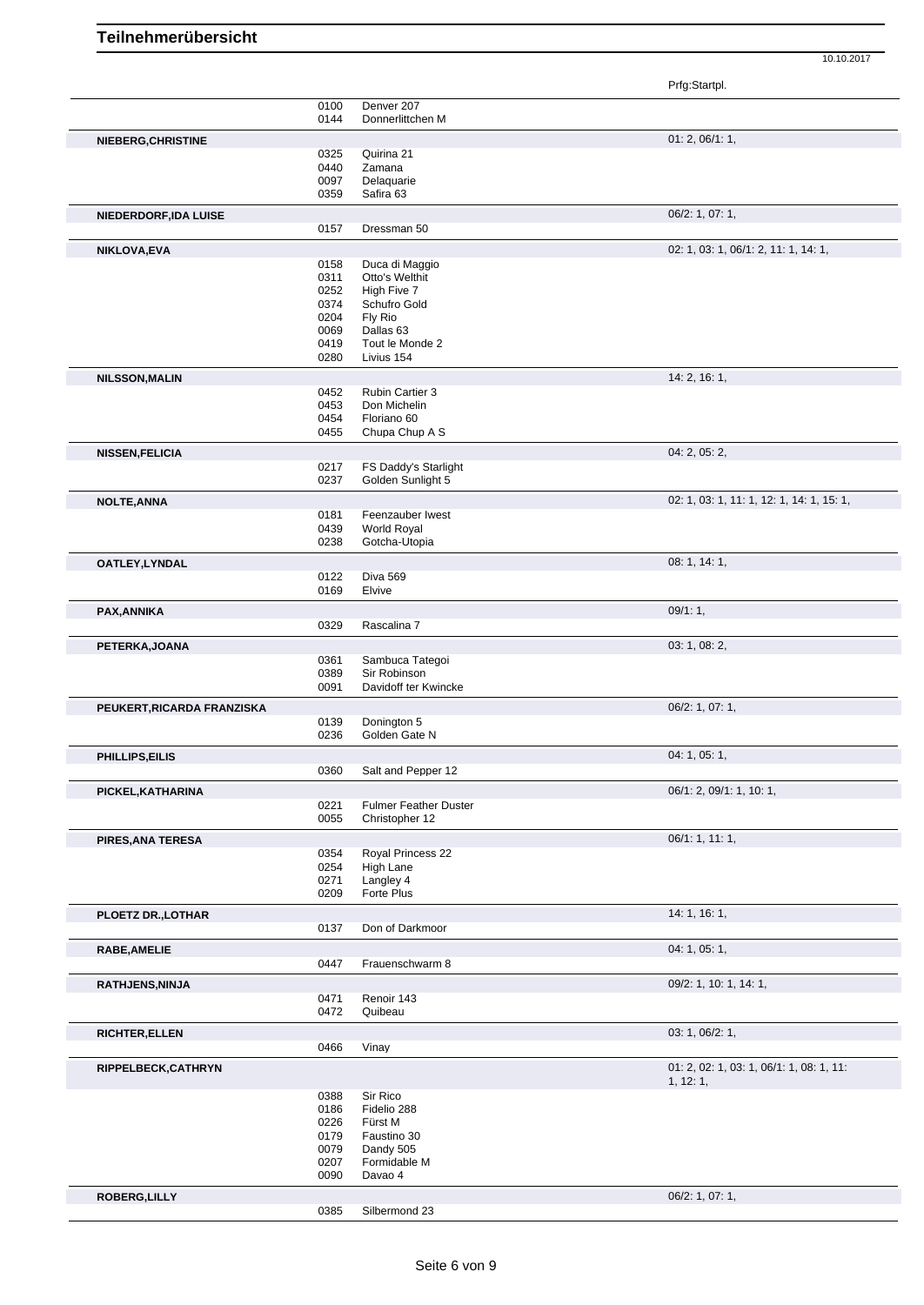Prfg:Startpl. **ROEHRICHT,ALINA** 08: 1, 11: 1, 0255 High Point 2<br>0009 Atlantis 195 Atlantis 195 **ROSS,JULE** 09/1: 1, 10: 1, 13: 1, 0411 Suri B **RUEHL,JOHANNES B.** 14: 1, 15: 1, Dante 94 **SAMSON, THOMAS VON** 0446 Dujardin 35 Dujardin 35 **SATZER, SHEREENA** 01: 2, 02: 1, 02: 1, 02: 1, 02: 1, 02: 1, 02: 1, 02: 1, 02: 1, 02: 1, 02: 1, 02: 1, 02: 1, 02: 1, 0162 Duke of Nymphenburg<br>0304 Nymphenburgs Filius 0304 Nymphenburgs Filius<br>0088 Dark Dynamic 2 0088 Dark Dynamic 2<br>0287 Lord Nymphenbi 0287 Lord Nymphenburg<br>0306 Nymphenburgs San 0306 Nymphenburgs Sansibar<br>0307 Nymphenburgs Scofield Nymphenburgs Scofield 0036 Bon Nymphenburg **SCHMIDT,MEIKE** 01: 2, 02: 1, 07: 1, 08: 1, 11: 1, 14: 1, 17: 1, 0203 Florival 2 0077 Dancing Dynamite<br>0147 Dorchester 3 0147 Dorchester 3<br>0078 Dancing Inwh Dancing Inwhite 0415 Tabalugo<br>0177 Fantastic 0177 Fantastic Vita<br>0066 Daitokai 0066 Daitokai<br>0133 Don Este Don Estello **SCHMITZ-HEINEN, WOLFGANG** 14: 1, 20131 Don Derry V Don Derry V **SCHNAKENBERG, MAJA** 0315 Popcorn WE 04: 2, 05: 1, 06/2: 1, 0315 Popcorn WE<br>0143 Donna-Noble 0143 Donna-Noblesse<br>0310 Orange Blue M 0310 Orange Blue M<br>0125 Dobbi Dobsen Dobbi Dobsen 0164 Dumble Duke<br>0301 Nelson KF Nelson KF **SCHNARRE,CAROLIN** 11: 1, Doremifasola 0210 Four Colours 0107 Desteny's Emotion **SCHNEIDER,TARA** 08: 1, 11: 2, 14: 1, 0239 GR Dorian Gray 0391 Skovvangs Barok **SCHOCKEMOEHLE,BETTINA** 02: 1, 09/1: 1, 0225 Fürst Levantino 0408 Sunny Time 2 **SCHOEN, METTE** 06/2: 2, 07: 2, 07: 2, 0430 Weisel 5 0430 Weisel 5<br>0265 Jokers Ju 0265 Jokers Jungle Prince<br>0250 HET Desert Pearl 0250 HET Desert Pearl<br>0050 Carice T 0050 Carice T<br>0299 Mielah 0299 Mielah<br>0141 Donna Donna Detta ASS **SCHOPF,BERND** 17: 1, De Value **SCHROTH, MERLE** 06/2: 1, 07: 1, 0267 La Speranza 5 **SCHULTMANN,HILDEGARD** 09/2: 1, 10: 1, 0004 Alwin 32 **SCHULZE,THOMAS** 01: 2, 02: 1, 0467 Felize<br>0468 Vanta Vantaggio **SCHUT-KERY, SABINE** 20064 **Sanceo** 20064 **Sanceo** 20064 **14: 1, 16: 1,** Sanceo **SCHWIEBERT,RAINER 14: 2, 15: 2, 15: 2, 15: 2, 15: 2, 15: 2, 15: 2, 15: 2, 15: 2, 15: 2, 15: 2, 15: 2, 15: 2, 15: 2, 15: 2, 15: 2, 15: 2, 15: 2, 15: 2, 15: 2, 15: 2, 15: 2, 15: 2, 15: 2, 15: 2, 15: 2, 15: 2, 15: 2, 15: 2,** 0245 Helenenhof's Catoo 0256 Highline 5 **SIEBER,FRANZISKA** 09/2: 2, 10: 1, 14: 1, 16: 1, TSF Rosafina WRT 0052 Charly WRT 0142 Donna Lisa 4

10.10.2017

**SIEBER,KIRSTEN** 08: 2, 09/2: 2, 10: 2,

0349 Rosso WRT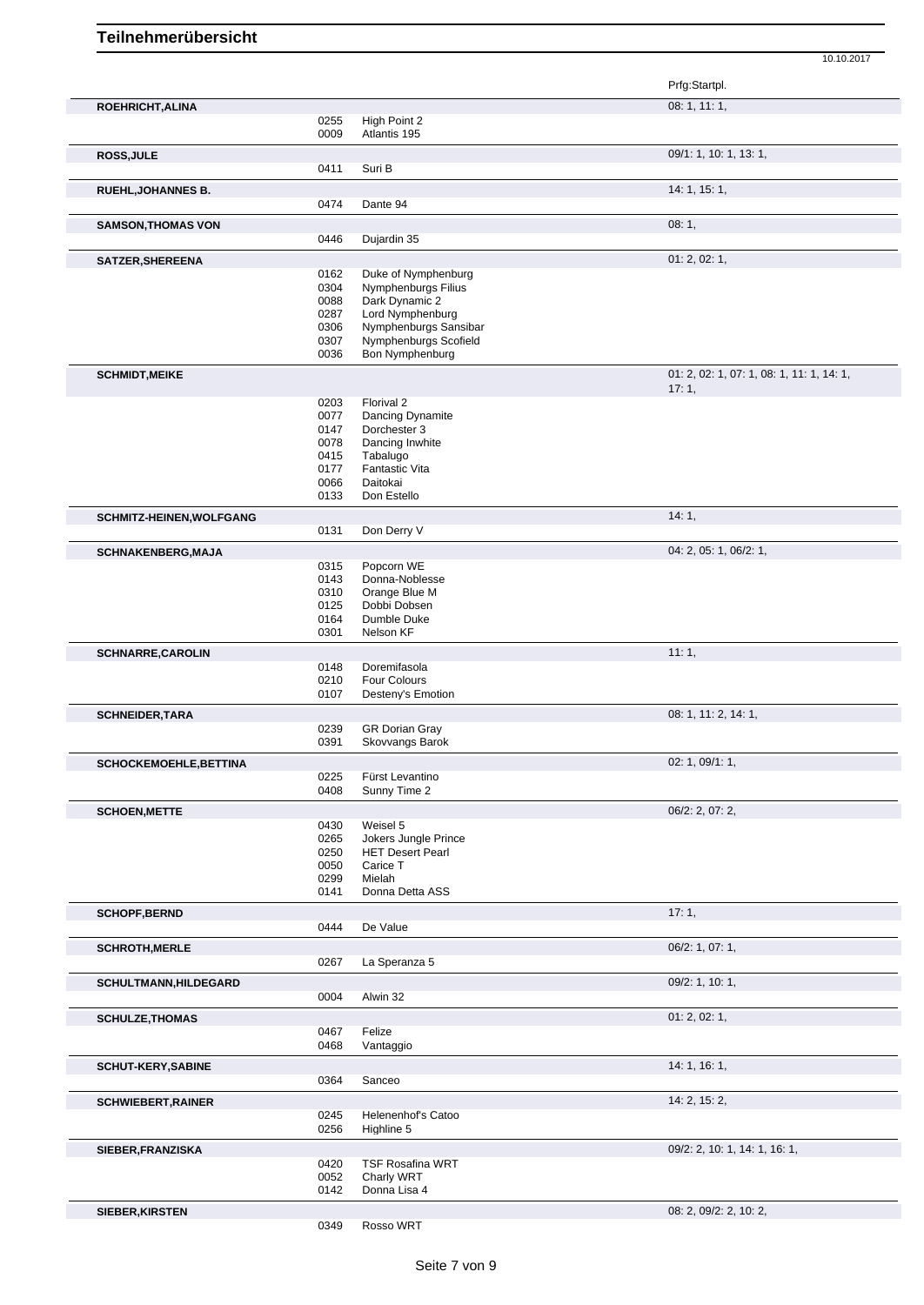Prfg:Startpl. 0348 Rosentraum WRT **SIEMERS,JANINA** 14: 2, 15: 1, 16: 1, 0373 Scaramouche 30 0276 Lenny 76 **SPALLEK,JANA** 06/2: 1, 07: 1, Depiereux B **SPIEKER,KLARA ANNELIESE** 0240 Hadrian - Go 0200 Hadrian - Go 06/2: 1, Hadrian - Go **STARR,ELENA** 06/1: 1, 11: 1, 12: 1, 0266 La Manche 0044 Bryan 12 **STEFFENS,ANNABELLE** 0438 Woody Allen 55 06/2: 2, 07: 2, 07: 2, 07: 2, 07: 2, 07: 2, 07: 2, 07: 2, 07: 2, 07: 2, 07: 2, 07: 2, 07: 2, 07: 2, 07: 2, 07: 2, 07: 2, 07: 2, 07: 2, 07: 2, 07: 2, 07: 2, 07: 2, 07: 2, 07: 2, 07: Woody Allen 55 0336 Rex Gildo 5<br>0372 Sauvignon 9 Sauvignon 9 **STONJEK,FABIA** 03: 1, Smaragd 73 **STRANGEMANN, KERSTIN** 0338 Rochelle K<br>
06/1: 1, Rochelle K **SUNTRUP, ALEXANDRA** 0076 Dancing Diamond 15 0076 0.000 0076 Dancing Diamond 15 0076 Dancing Diamond 15<br>0023 Belmar 0023 Belmar<br>0327 Ramira Ramira S **SYBEL, MARIE** 08: 1, 08: 1, 0457 Der kleine Charmeur and the state of the state of the state of the state of the state of the state of the state of the state of the state of the state of the state of the state of the stat Der kleine Charmeur **TAYLOR,DAVID** 08: 1, 11: 1, 12: 1, 09: 1, 11: 1, 12: 1, 09: 1, 11: 1, 12: 1, 09: 1, 11: 1, 12: 1, Don Henry 10 **TENAMBERGEN, JACQUELINE** 06/1: 1, 0154 Dr. Doolittle 31<br>0026 Betty Barclay 1 Betty Barclay 12 **TERSTEGGE,NELE LILLIAN** 02: 1, 06/2: 1, 0117 Diego Diaz 2 0180 Favorite Floyd **THEILE,ANNA-LISA** 03: 1, 14: 1, 0405 Stromberg 10<br>0400 Sossusvlei L Sossusvlei L **THOLE,FRAUKE** 06/1: 1, 10: 1, 09/1: 1, 10: 1, 09/1: 1, 10: 1, 09/1: 1, 10: 1, 09/1: 1, 10: 1, 09/1: 1, 10: 1, 09 0109 Diamond Deceit<br>0080 Danity HM 0080 Danity HM<br>0375 Sechs Rich Sechs Richtige **THOMASMEYER, KATRIN** 0235 Giselle 87 Casset 2008/2: 1, 10: 1, Giselle 87 **TIMMERMANN,PIA** 09/2: 1,<br>
09/2: 1,<br>
0195 Filou 1839 **Filou 1839 USINGER, HEIDI** 09/1: 1, 0366 Sandrina 23 Sandrina 23 **VENHAUS,NADINE** 06/1: 1, 09/1: 1, 10: 1, 0223 Fürst Fido 2<br>0293 Luminaty 0293 Luminaty<br>0347 Rosenrot Rosenrot T **VOSSKOETTER, ANNA-LENA** 01: 1, **WAGNER,NINA** 06/2: 1, 07: 1,<br>
06/2: 1, 07: 1,<br>
07: 06/2: 1, 07: 1, Bayard 69 **WANDRES,FREDERIC** 08: 1, 11: 1, 14: 1, 17: 1,

10.10.2017

0064 Dai Jin 2<br>0386 Simply V 0386 Simply Virtual<br>0254 High Lane 0254 High Lane<br>0257 Hot Dance 0257 Hot Dance<br>0288 Loro Piano Loro Piano 0252 High Five 7<br>0145 Dono di Ma Dono di Maggio 0292 Luis Figo 6 0228 Fürst Schufro<br>0037 Bonaire 11 0037 Bonaire 11<br>0115 Diamontinu 0115 Diamontinus<br>0271 Langley 4 0271 Langley 4<br>0197 Fior 2 0197 Fior 2 0258 Hot Hit 3<br>0231 Fürstenfe 0231 Fürstenfee 5<br>0155 Dr.Sambuco

0155 Dr.Sambuco<br>0279 Livingston's I Livingston's Daydream P